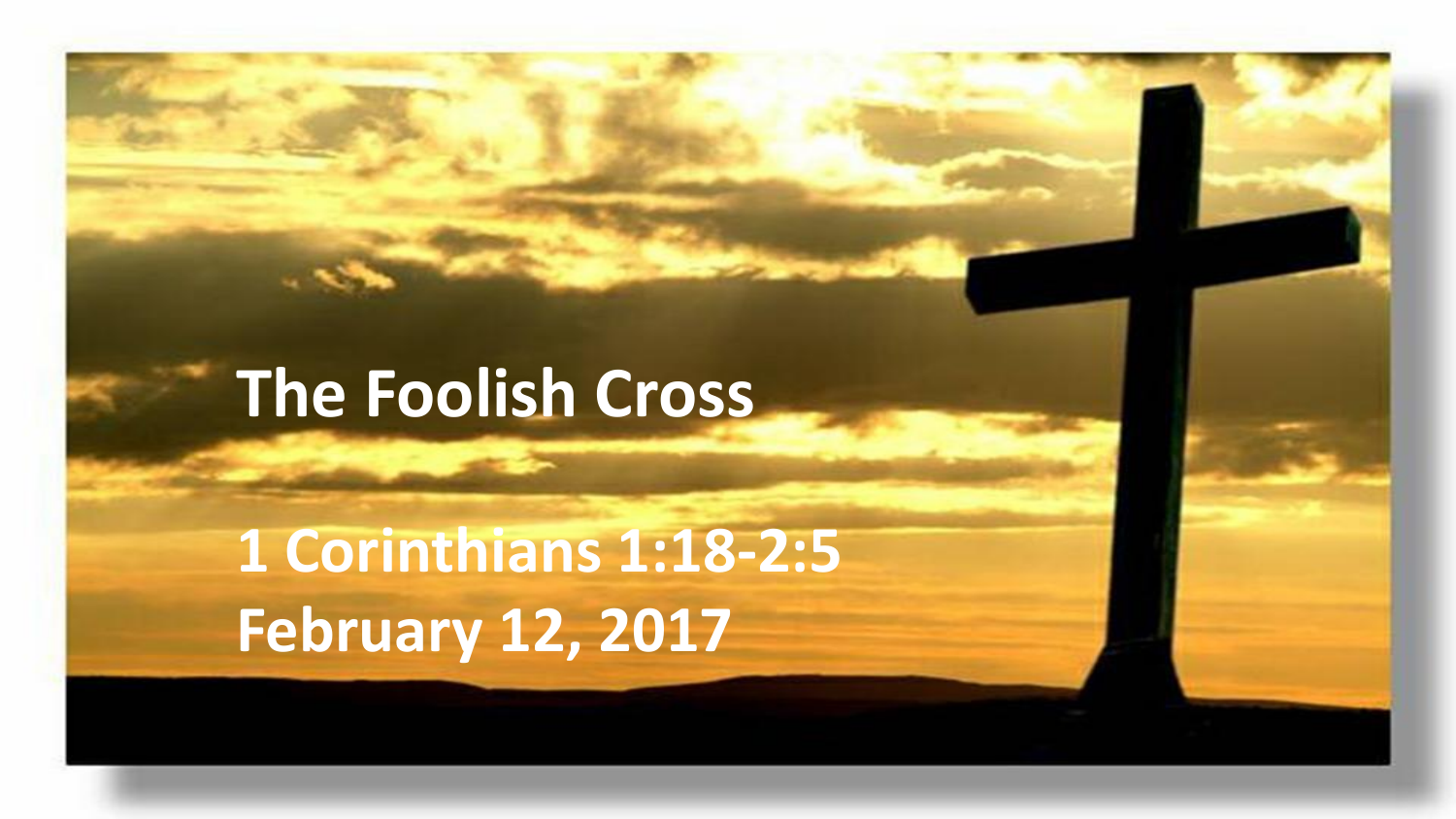**1 Corinthians 1:18 – 2:5 - For the word of the cross is folly to those who are perishing, but to us who are being saved it is the power of God.** 19 For it is written,

"I will destroy the wisdom of the wise,

and the discernment of the discerning I will thwart."

20 Where is the one who is wise? Where is the scribe? Where is the debater of this age? Has not God made foolish the wisdom of the world? 21 For since, in the wisdom of God, the world did not know God through wisdom, it pleased God through the folly of what we preach to save those who believe. 22 For Jews demand signs and Greeks seek wisdom, 23 but **we preach Christ crucified**, a stumbling block to Jews and folly to Gentiles, 24 but to those who are called, both Jews and Greeks, **Christ the power of God and the wisdom of God.** 25 For the foolishness of God is wiser than men, and the weakness of God is stronger than men.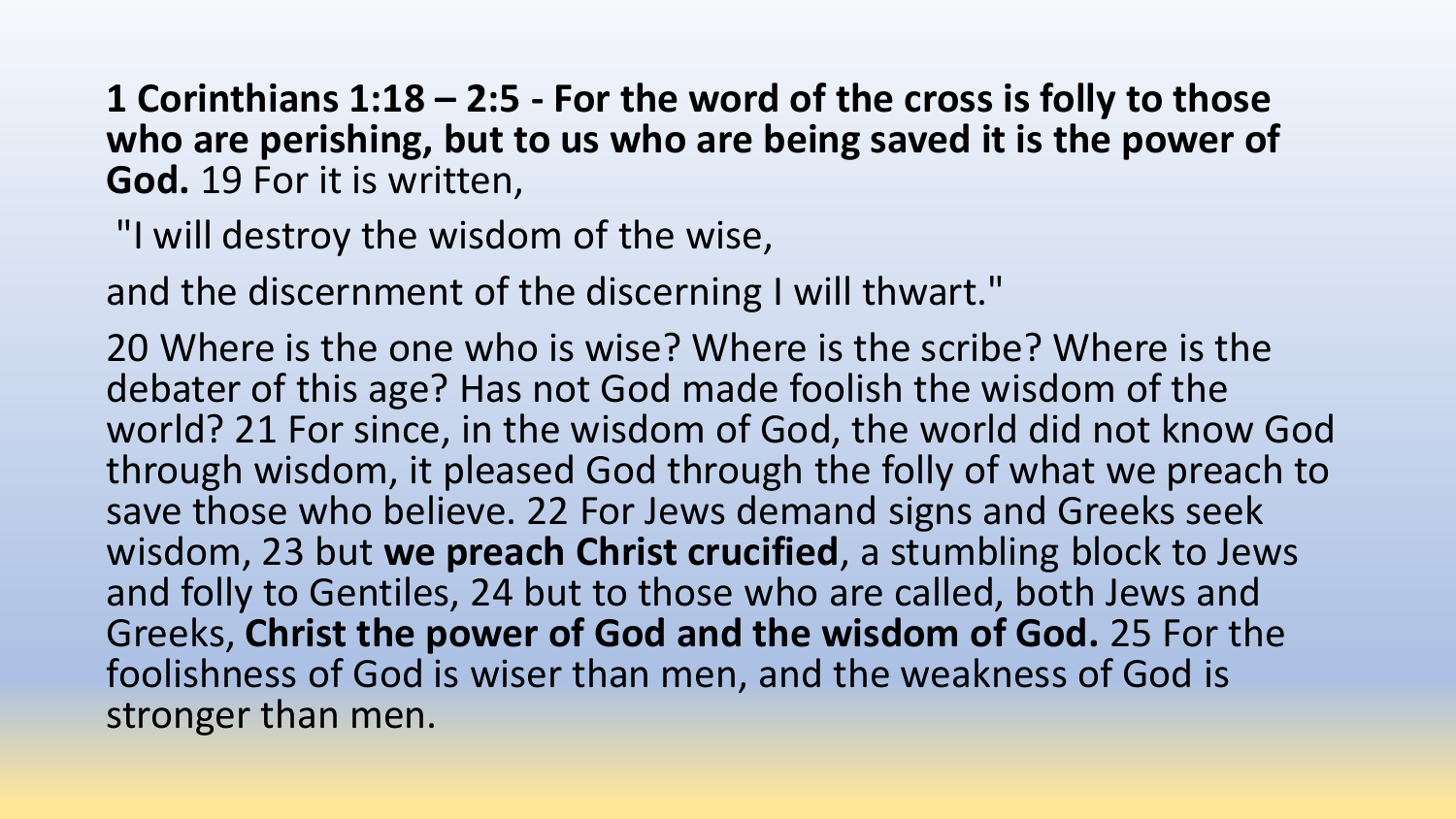26 For consider your calling, brothers: not many of you were wise according to worldly standards, not many were powerful, not many were of noble birth. 27 **But God chose what is foolish in the world to shame the wise; God chose what is weak in the world to shame the strong**; 28 God chose what is low and despised in the world, even things that are not, to bring to nothing things that are, 29 so that no human being might boast in the presence of God. 30 He is the source of your life in Christ Jesus, whom God made our wisdom and our righteousness and sanctification and redemption. 31 Therefore, as it is written, **"Let the one who boasts, boast in the Lord."**

2:1 And I, when I came to you, brothers, did not come proclaiming to you the testimony of God with lofty speech or wisdom. 2 For **I decided to know nothing among you except Jesus Christ and him crucified.** 3 And I was with you in weakness and in fear and much trembling, 4 and my speech and my message were not in plausible words of wisdom, but in demonstration of the Spirit and of power, 5 **that your faith might not rest in the wisdom of men but in the power of God.**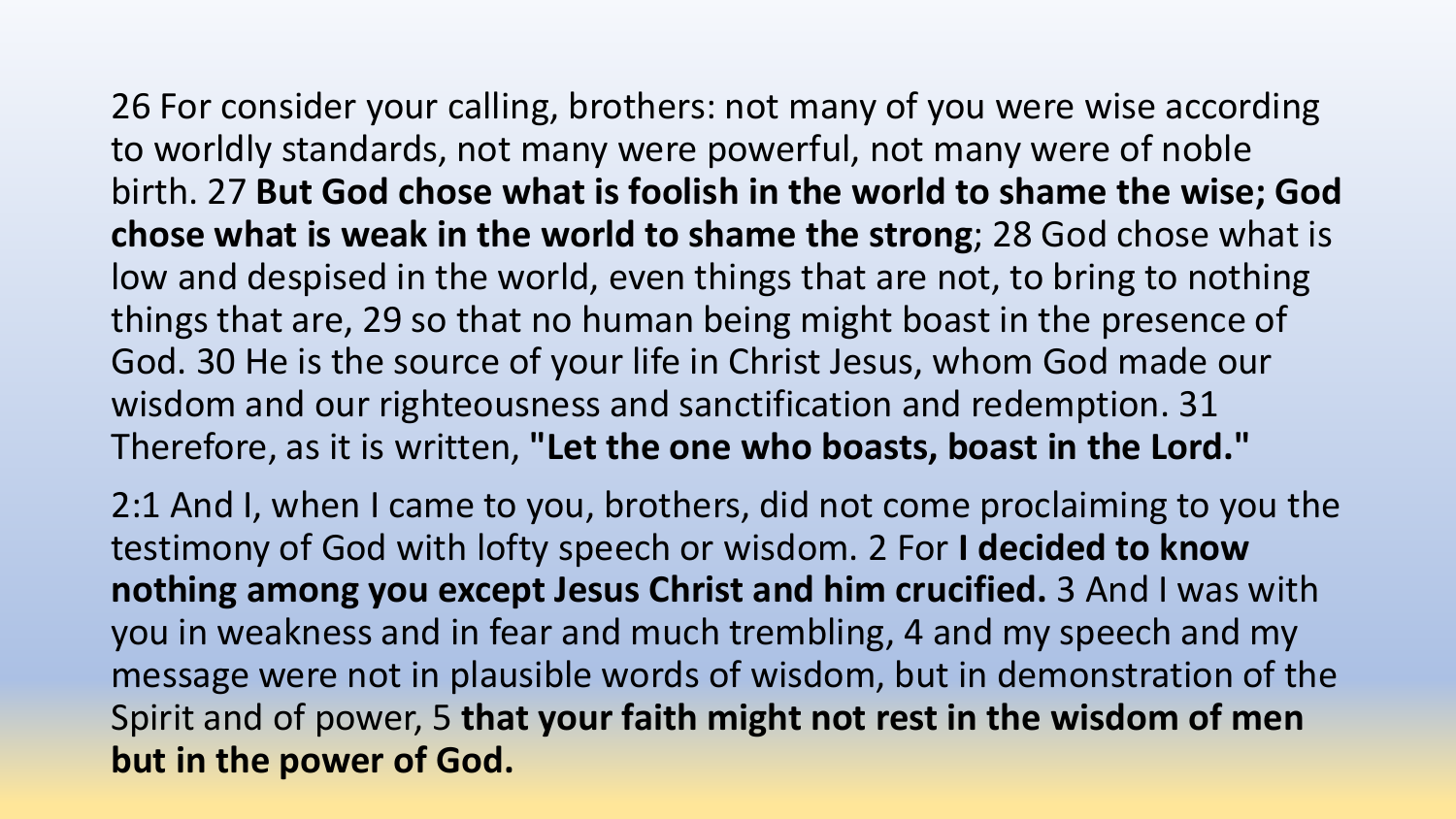## A Quick Review

- **Division was the problem – unity was desired – repentance the goal**
- Corinth Worldview Man at the center, God at the margins
- An inflated view of "speech and knowledge"

Paul's response:

- 1. The cross is folly (1:18)
- 2. Preach Christ crucified (1:20,25)
- 3. Regular people (1:26-31)
- 4. Regular Preacher (2:1-5)

**The Cross is Divisive!**

**Weakness/Foolishness Power/Wisdom**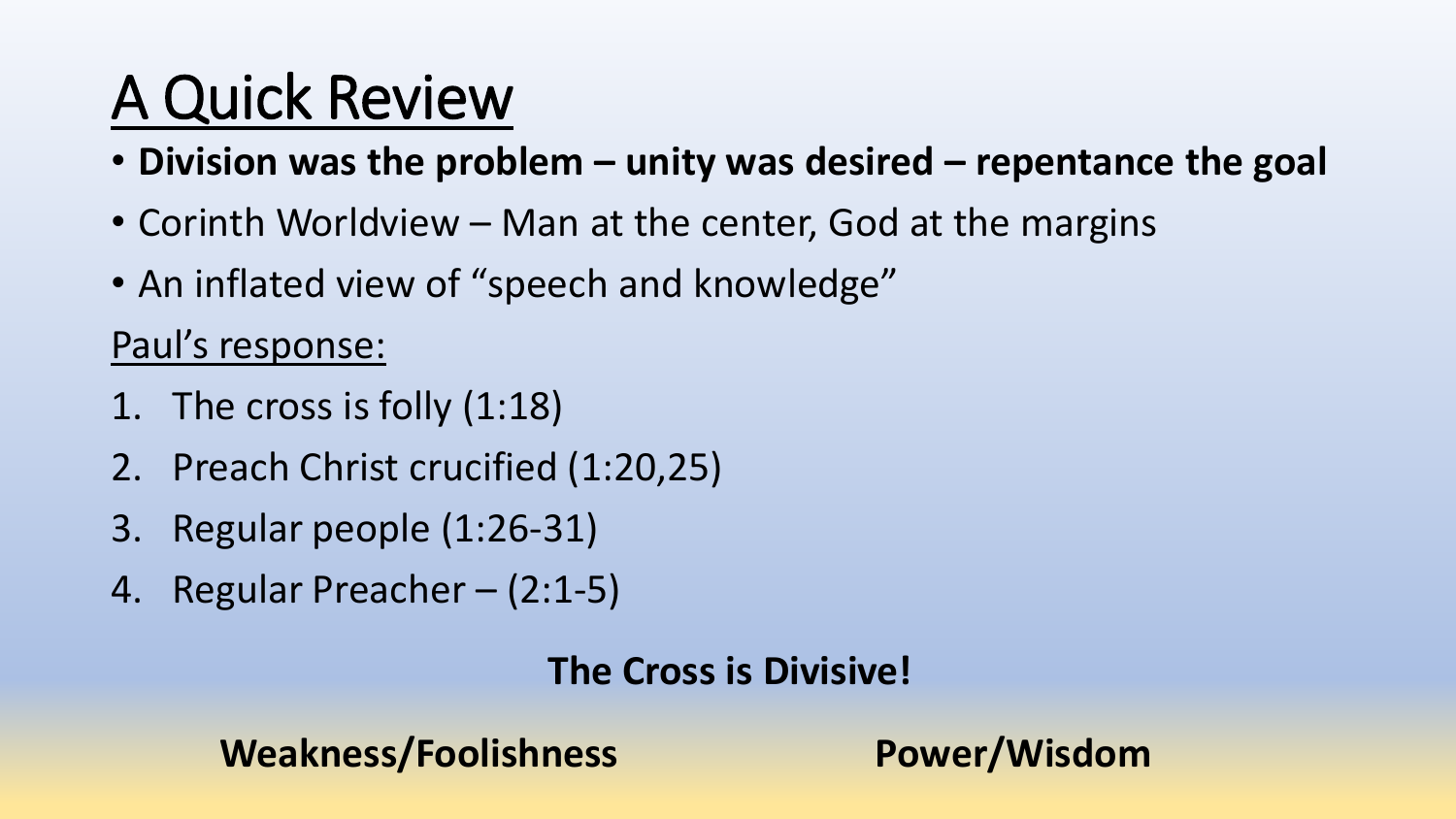### 1. A Great Reversal: Wisdom is Foolishness

1:18-21 – **For the word of the cross is folly to those who are perishing, but to us who are being saved it is the power of God.** 19 For it is written,

"I will destroy the wisdom of the wise,

and the discernment of the discerning I will thwart."

20 Where is the one who is wise? Where is the scribe? Where is the debater of this age? Has not God made foolish the wisdom of the world? 21 For since, in the wisdom of God, the world did not know God through wisdom, it pleased God through the folly of what we preach to save those who believe.

• **The "word of the cross" is the only means of salvation for the coming age.**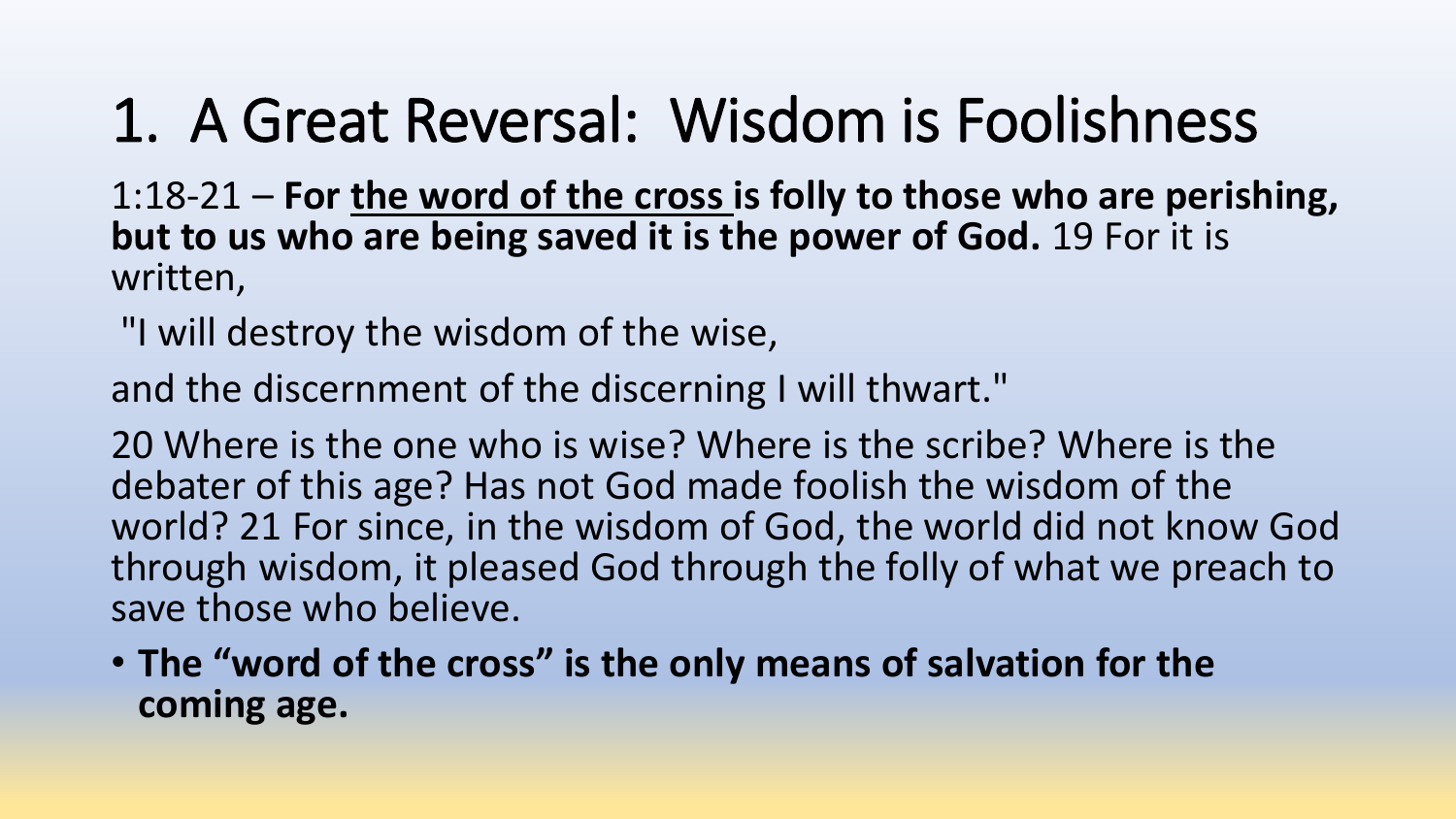### 2. A Great Reversal: Foolishness is Wisdom

- 1:22 25 For Jews demand signs and Greeks seek wisdom, 23 but **we preach Christ crucified**, a stumbling block to Jews and folly to Gentiles, 24 but to those who are called, both Jews and Greeks, **Christ the power of God and the wisdom of God.** 25 For the foolishness of God is wiser than men, and the weakness of God is stronger than men.
- **Paul is opposed to the wisdom of the world where man tries to figure out God by himself and find God by man's wisdom.**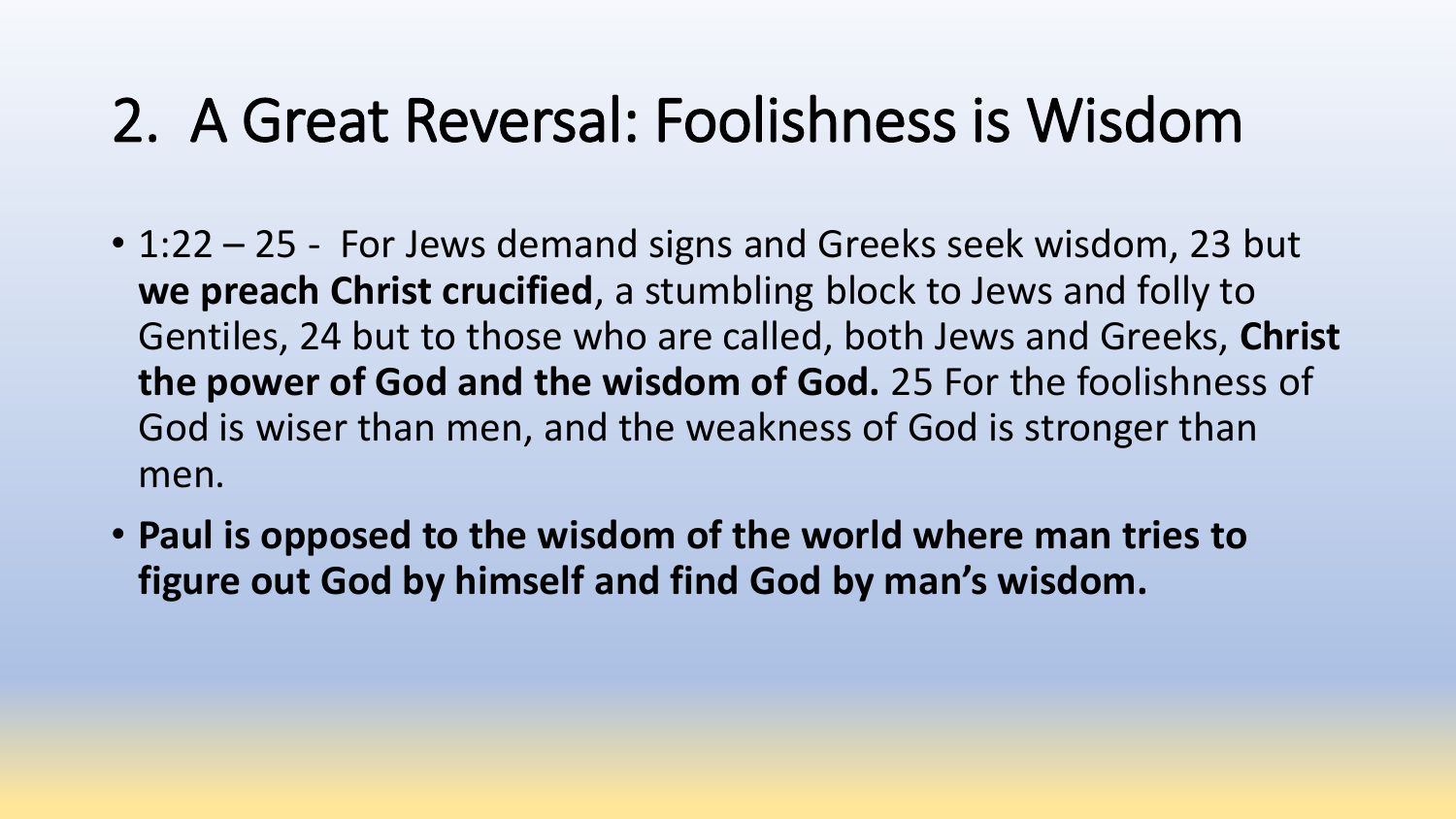• "On the one hand, we must declare that Jesus is the Christ, but that he is the Christ who was crucified. But on the other hand, in declaring his crucifixion for our justification, we must not separate this blessing from the person who was crucified. **There must be neither a cross-less Christ nor a Christ-less cross**." Paul Barnett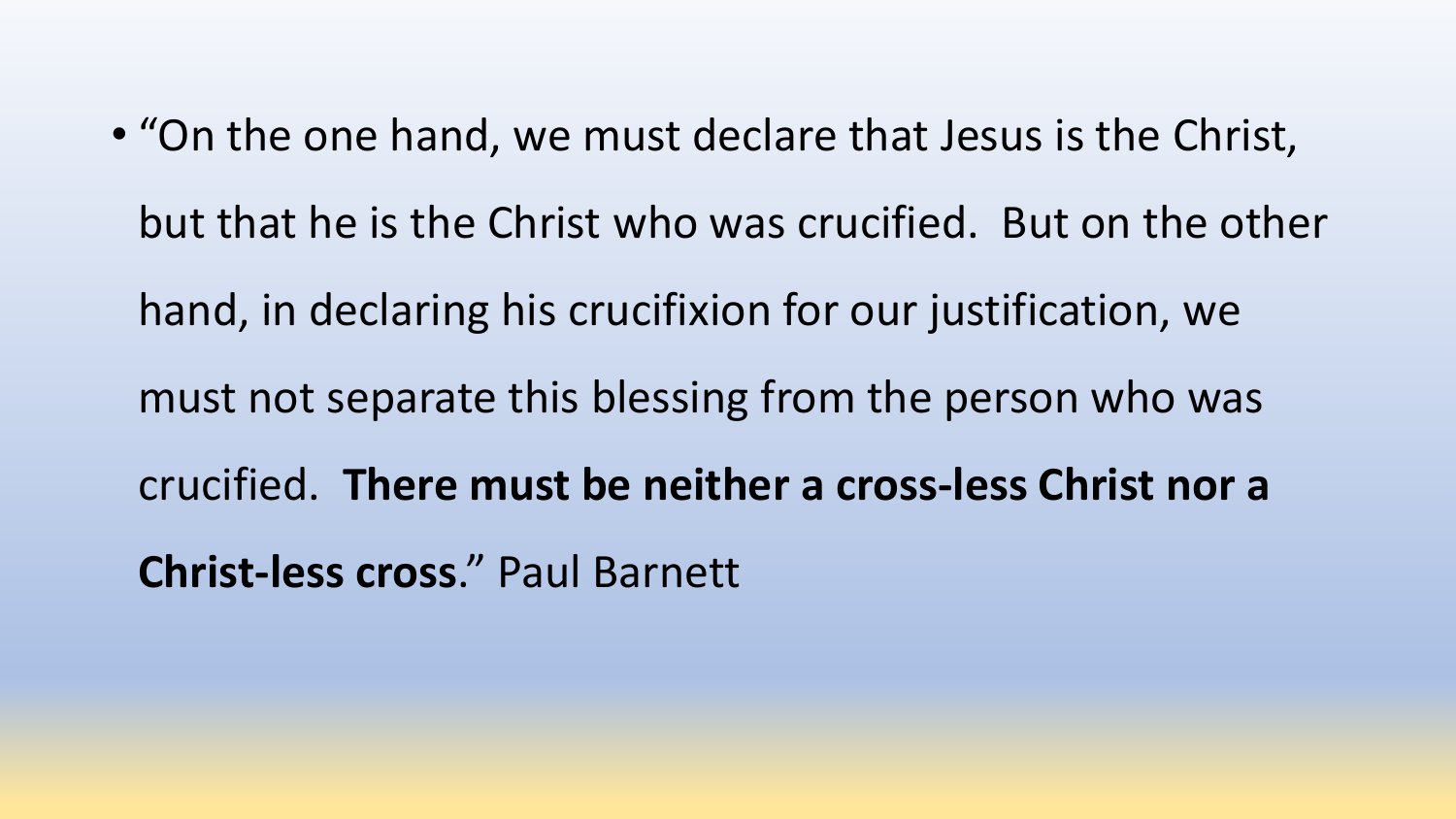#### **Why is Christ the power of God and the wisdom of God?**

- 1. Forgiveness of sin
- 2. Righteousness from God
- 3. We can know God
- 4. Reconciliation with God

The "foolishness" and "weakness" of God is "wiser" and "stronger" than men, because in that foolishness and weakness, **human salvation was won** for those who will receive it.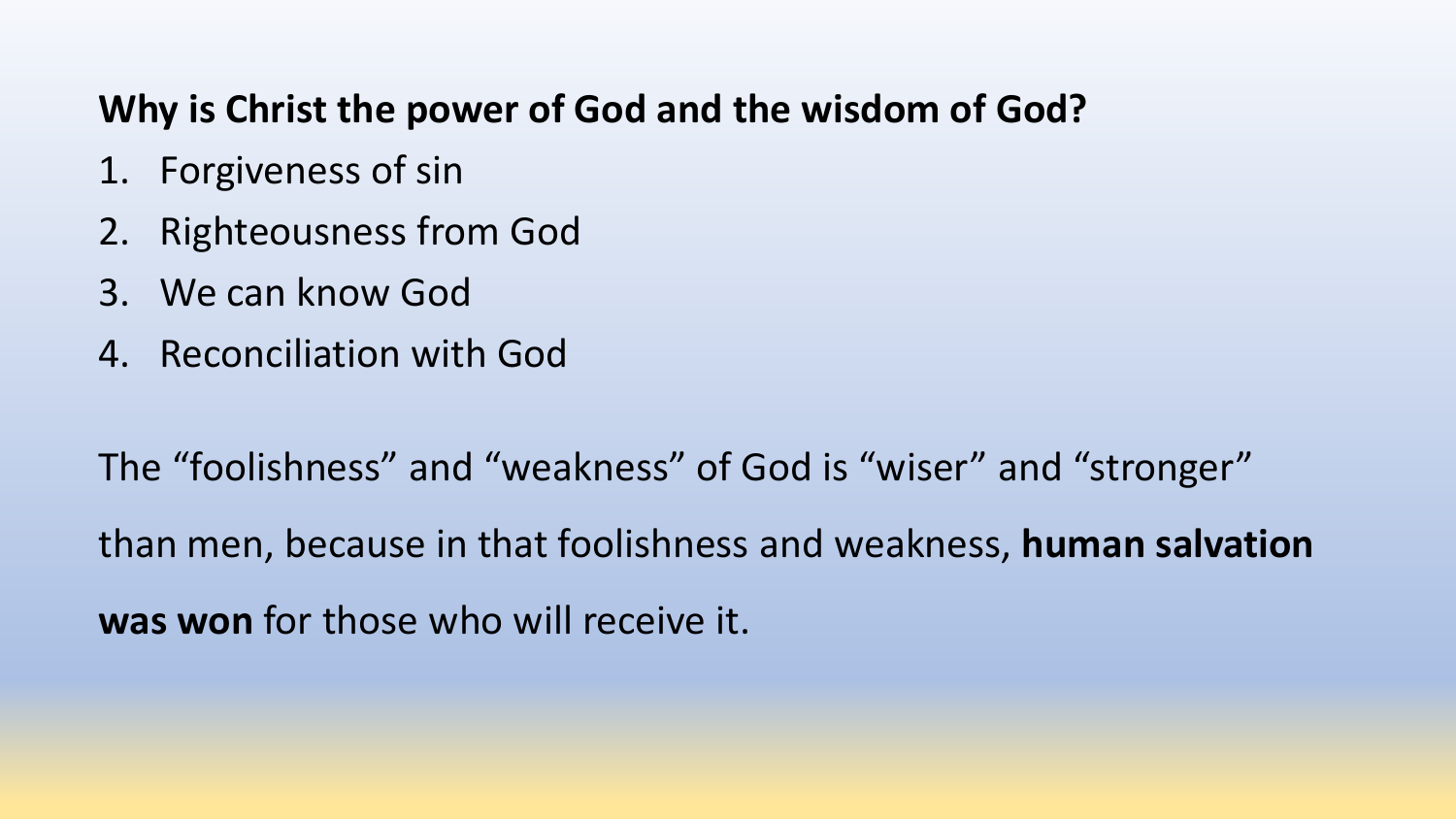### 3. A Great Reversal: Nobodies Redeemed!

• 1:26–31 - For consider your calling, brothers: not many of you were wise according to worldly standards, not many were powerful, not many were of noble birth. 27 But God chose what is foolish in the world to shame the wise; God chose what is weak in the world to shame the strong; 28 God chose what is low and despised in the world, even things that are not, to bring to nothing things that are, 29 **so that no human being might boast** in the presence of God. 30 He is the source of your life in Christ Jesus, whom God made our wisdom and our righteousness and sanctification and redemption. 31 Therefore, as it is written, **"Let the one who boasts, boast in the Lord."**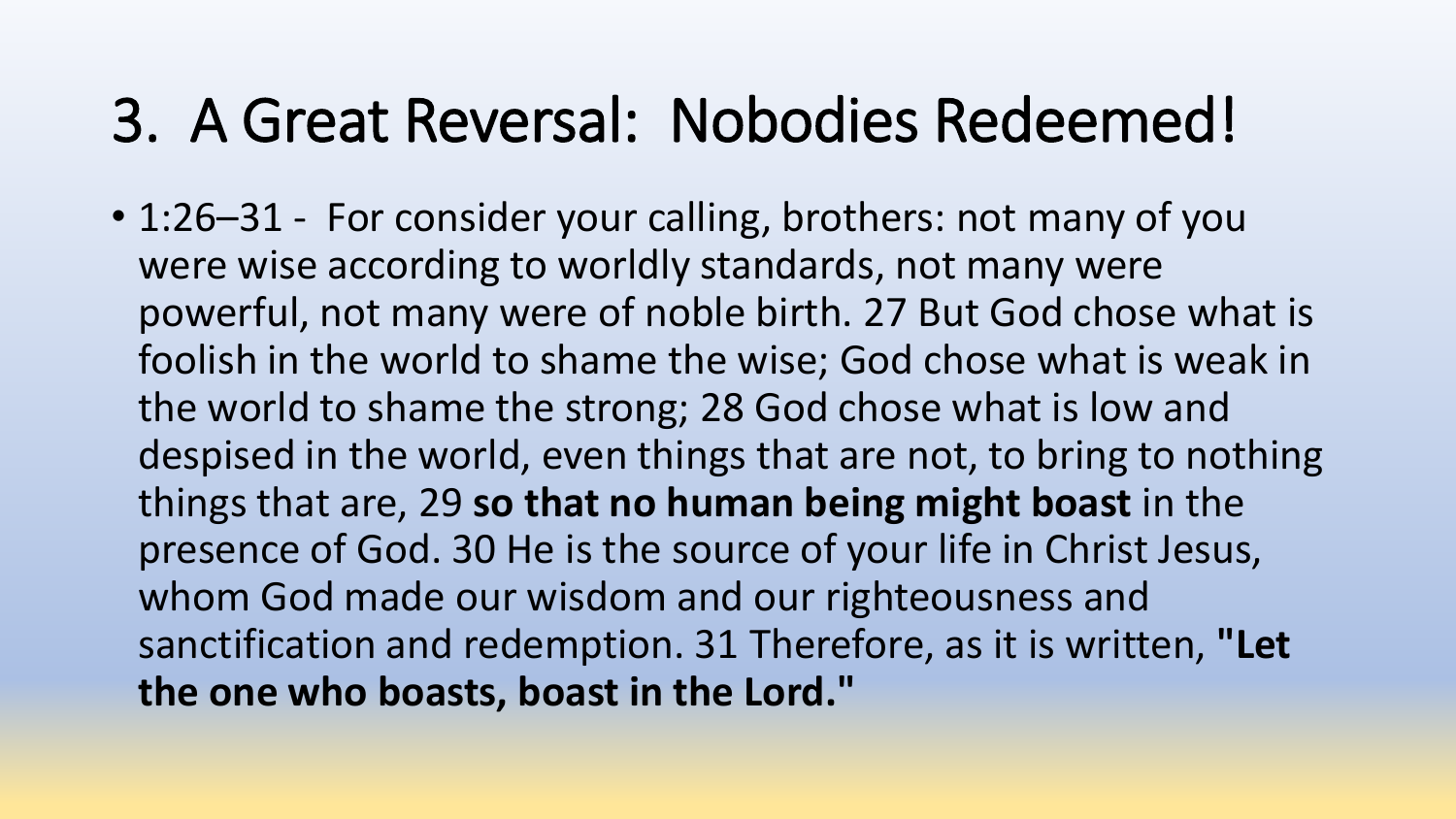### 4. A Regular Preacher (2:1-5)

- 2:1 And I, when I came to you, brothers, did not come proclaiming to you the testimony of God with lofty speech or wisdom. 2 For **I decided to know nothing among you except Jesus Christ and him crucified.** 3 And I was with you in weakness and in fear and much trembling, 4 and my speech and my message were not in plausible words of wisdom, but in demonstration of the Spirit and of power, 5 **that your faith might not rest in the wisdom of men but in the power of God.**
- **Are you listening to yourself, or preaching the message of the cross to yourself?**